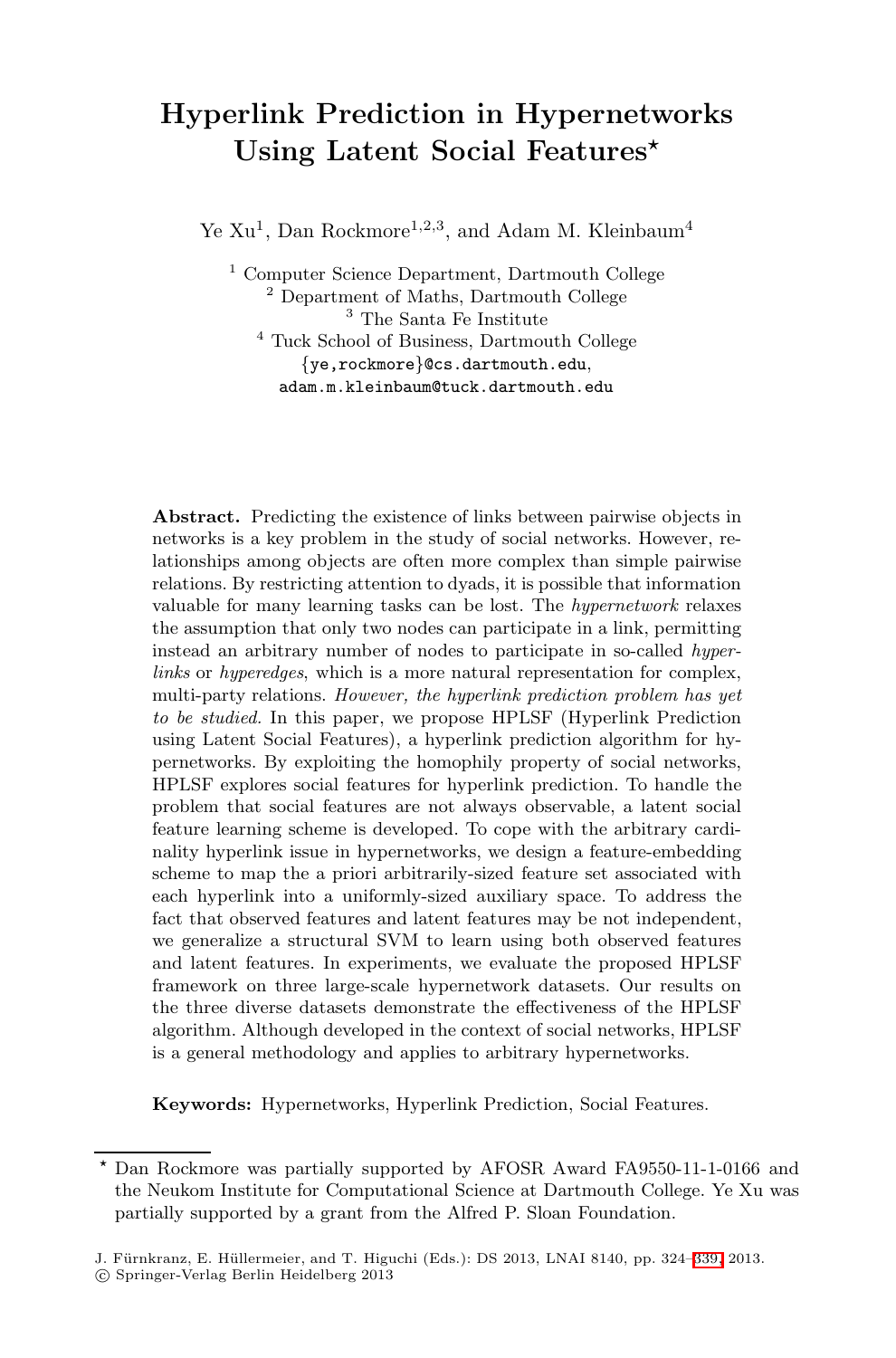## **1 Introduction**

Networks provide a powerful framework for modeling real world relationships in which vertices represent objects and links between pairs of vertices indicate their interaction [29]. Nevertheless, in many real world problems, the natural relationships encoding the phenomenon may exist among more than two objects or actors. Examples include buyer-broker-seller triads in a market relationship [3], or subsets of co-expressed genes in a genetic network [16]. In such cases limiting the relationships to dyads may obscure valuable information for learning tasks. The hypernetwork is a combinatorial structure in which hyperlinks or hyperedges represent a relationship that can exist among more than three objects (see e.g., [42]) and thus can provide representation for complex relationships (a hyperlink relating only two actors would simply be a link in the usual network sense). Due to its powerful modeling ability, the hypernetwork framework has attracted attention in a variety of application domains, including scene classification[34], bioinformatics[16], finance[3], and sociology[5].

Link prediction techniques [21,22,8,1] aim to predict the existence of links between vertices in a network. It is an important task in many areas, especially social networks. Thus, it is then natural and as useful to consider the analogous hyperlink prediction problem in the hypernetwork setting. A significant difference and challenge in the hypernetwork setting is the a priori arbitrary cardinality of each hyperlink (i.e., the number of nodes associated with the hyperlink). To the best of our knowledge, hyperlink prediction remains untouched in the hypernetwork scenario.

In this paper we address the hyperlink prediction problem in the context of social networks. Social networks often exhibit homophily [25], wherein people with similar social affiliations or properties show a preference for interacting with each other. For example, in a college, connections are more likely to exist among students who co-enroll in a class or join in the same sports team or group. A few works [12,27] indicate that considering these social affiliations or features can improve the accuracy for link prediction tasks. Unfortunately, these social affiliations or features are not always observable. By ignoring the "latent" social features (as is done in a few current link prediction algorithms [37,22]), it is possible to lose important information for link predictions. Therefore, it is desirable to utilize these latent social features in link prediction methods. However, finding a means of exploring the "latent" social features is a thorny issue and there is limited research on this in the link prediction literature, let alone hyperlink prediction.

In this paper, we propose HPLSF (Hyperlink Prediction using Latent Social Features), a link prediction algorithm for hypernetworks. Although developed in the context of social networks, HPLSF is a general methodology is readily generalized to arbitrary hypernetworks. Following the homophily property of social networks, we utilize social features for hyperlink prediction. To cope with the problem that social features are often unobservable, we design a scheme to learn latent social features for each individual vertex, each dimension of which is indicative of a plausible social affiliation for the vertex. This transforms the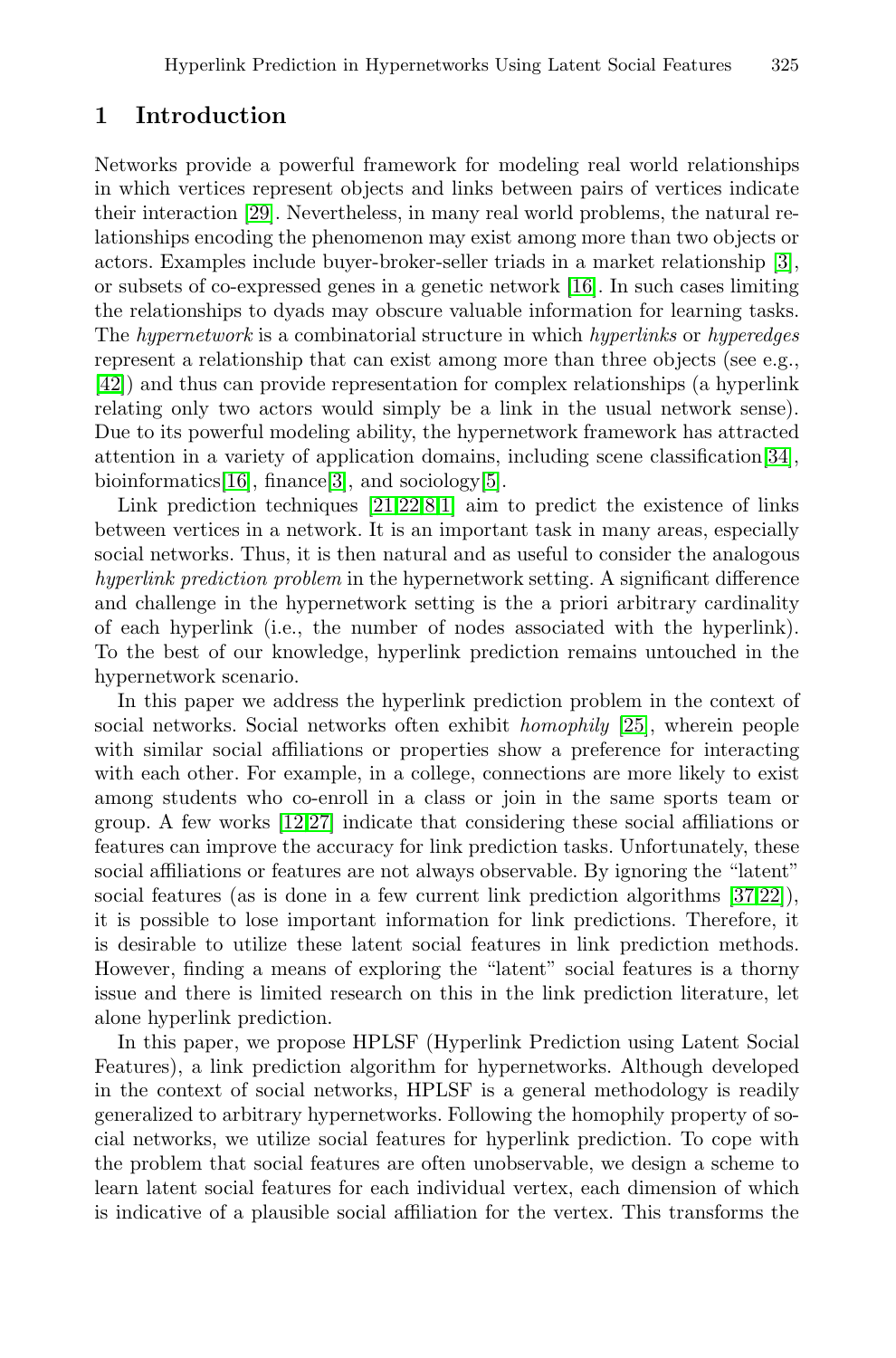hyperlink prediction problem into a classification task, where latent social features and observed features (if available) are utilized together for hyperlink prediction. The fact that hyperlinks can have arbitrary size (given by the number of actors connected in the hyperlink) raises an additional challenge. We attack this by designing a feature embedding method to map the feature set of the nodes associated with each potential hyperlink into an auxiliary space. In this case, uniformly-sized feature sets are learned from the a priori arbitrarily-sized feature sets. In the last step a structural SVM classifier is generalized under the observed features and latent features after feature embedding because interdependent relationships may exist between observed features and latent features.

In summary, the contributions of this paper are as follows: (1) We design an algorithm to predict the existence of hyperlinks in hypernetworks. As far as we know, HPLSF is the first hyperlink prediction work for hypernetworks. HPLSF can be generalized into any type of hyperneworks although in this paper, we employ email hypernetworks for evaluation. (2)We develop a scheme to learn latent social features for each individual vertex in the hypernetwork. In this way, the homophily property of social networks can be fully utilized when considering hyperlink prediction for hypernetworks. (3) We propose a novel feature-embedding strategy to cope with the arbitrarily-sized hyperlink cardinality challenge. Contrary to traditional link prediction work [22], we do not consider the feature set extracted from the group of nodes associated with one potential link/hyperlink directly. Instead, we design a scheme to map this feature set into an embedding space, and each dimension of the embedding space reflects the interaction strength of the group of nodes. In this case, the arbitrarily-sized feature extracted from each hyperlink is mapped into a uniformly-sized feature. (4) We propose to employ structural SVM to learn with both observed features and latent features after feature-embedding in case that observed features and latent features are not necessarily independent. (5) We deploy these ideas on three large-scale email hypernetwork datasets from diverse sources: a large university, an urbancentered hospital, and a large IT corporation. It is the first time that these three datasets are considered in the hypernetwork setting. The heterogeneity of these contexts validate the effectiveness of the proposed HPLSF.

The rest of the paper is organized as follows. In Section 2, we briefly introduce related work. The detailed HPLSF framework is proposed in Section 3. In Section 4 we report experimental results. Finally in Section 5, we conclude the paper.

# **2 Related Work**

Hypernetworks (see e.g.,[42]) have drawn significant attention in various domains. For instance, in [10] hypernetworks are used to model DNA interactions wherein they achieve better disease detection accuracy as compared with using traditional networks. In [3], the hypernetwork is employed to model the correlations of daily stock prices, thereby improving the stock price prediction accuracy. Sun et al. [34] model the set of multiple labels along with the labels' correlations under the multi-instance setting via hypernetworks. Because the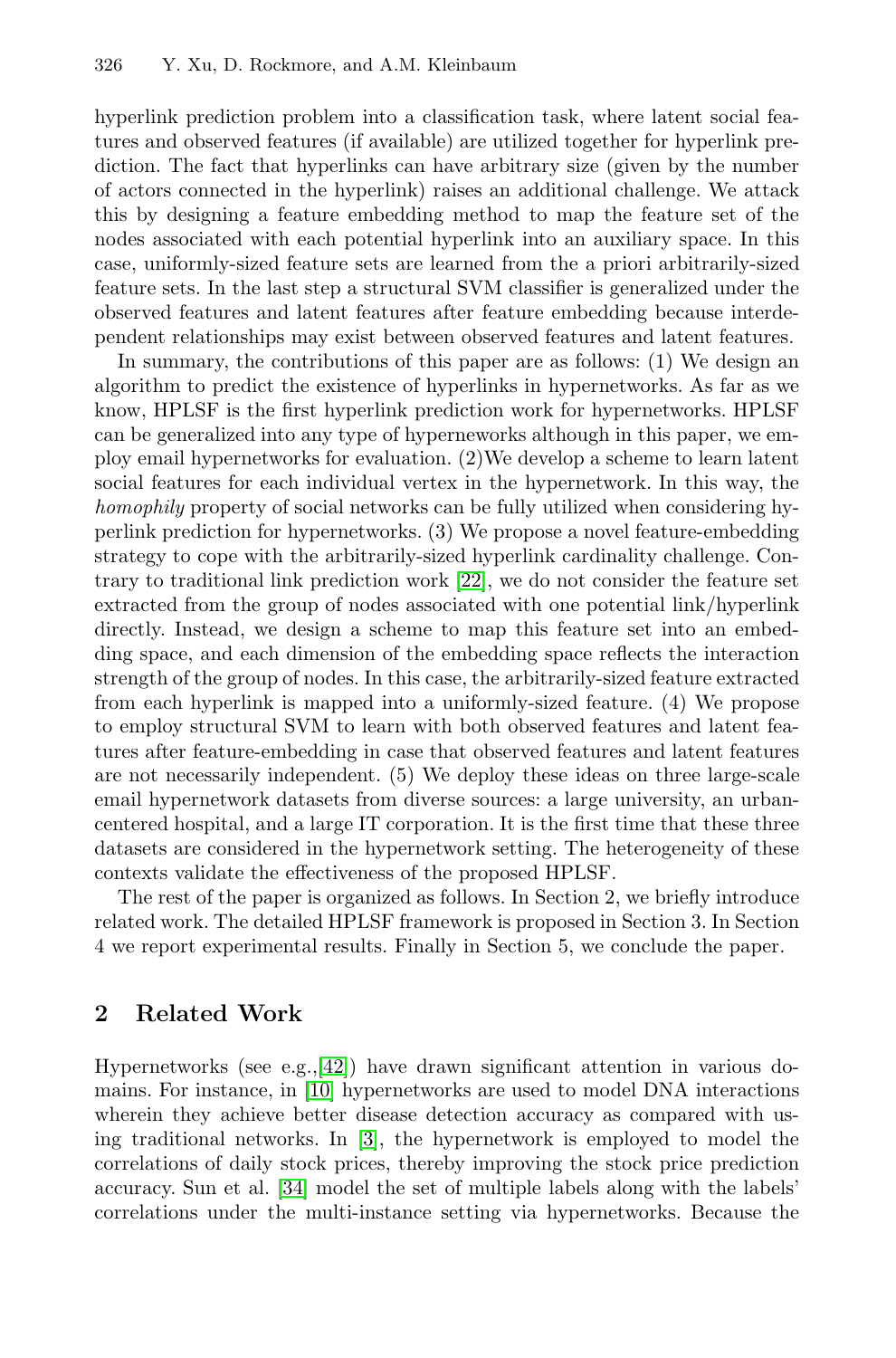high-order relations in multi-labels [15] can be captured by hyperlinks, the classification performance is competitive. However, all existing works in the current hypernetwork literature assume constant cardinality for the hyperlinks over the whole hypernetwork. Additionally, these previous researches focus on utilizing the hyperlink relationships to infer the labels of individual nodes in hypernetworks, rather than doing hyperlink predictions in hypernetworks. In our paper, we consider the problem of hyperlink prediction for hypernetworks, and allow for arbitrary (and varying) cardinality of the hyperlink over the hypernetwork.

Our work also relates to social feature learning. Hopcroft et al. [13] indicate that social features reflect the homophily property and play an important role in social networks. However, social features are not always observable. There have been various efforts exploring methods to learn the "latent" social features. Neville and Jensen [28] utilize a clustering scheme to achieve a membership vector of each person in the network. In [35], a set of social features is learned using a graph cutting method to help classify relational data in networks. It is worth noting that these works all take advantage of social features to improve the classification performance under the relational learning setting [23], i.e., classifying each individual datum (vertex) in a network where data are no longer assumed to be independently and identically distributed. Our work however, aims to utilize the latent social features to predict the existence of hyperlinks in hypernetworks.

Recently, there are a few link prediction models proposed for traditional networks that use "latent" social features [12,11,27,43]. These latent feature models assume that each object (vertex) in the network belongs to a set of latent classes. Thus, the latent class membership of each individual object is useful for predicting pairwise links between objects in networks. Note that these works model latent features according to pairwise relations between vertices in the network. Statistical methods such as variational inference or sampling are used in training and inference. These are time-consuming and prone to suffering from the local maxima problem. By contrast, our paper explores the "latent" social features for vertices based on the distance information conveyed in hypernetworks, and employs a simple clustering technique.

Feature embedding [19], which maps a fixed set data into a feature space, is a powerful tool in machine learning. Previous feature embedding techniques were designed for a few particular learning tasks. For example, Kondor [19] developed a feature embedding algorithm for image classification. Grangier [9] employed feature embedding to deal with incomplete data in the original dataset. In our work, we design a feature embedding method to address the arbitrary-sized hyperlink cardinality issue in hypernetwork. As far as we known, it is the first time feature embedding techniques have been used in the network/hypernetwork scenario.

Another line of related work is community detection [30]. Community detection focuses on dividing the vertices in a network into several groups by only using the information encoded in the network topology. It is a hot topic in network study and a few methods have been proposed [31,30]. However, there are fundamental differences between community detection and link/hyperlink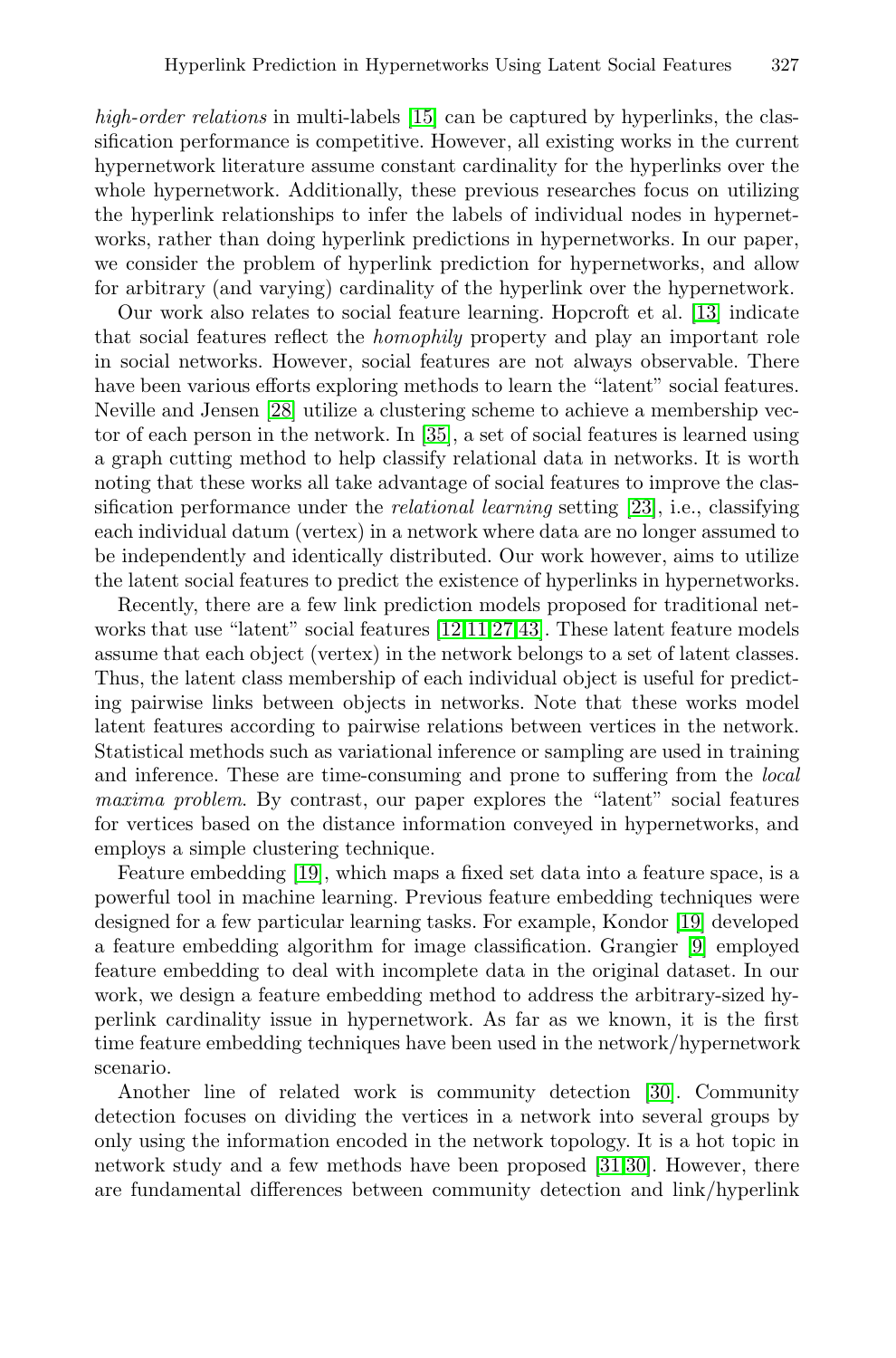prediction algorithms. Almost all community detection algorithms only consider topological information from networks, while our proposed hyperlink prediction method aims to utilize both observed and latent social features from nodes (objects) within the network.

# **3 Hyperlink Prediction Using Latent Social Features**

In what follows, we give the description of HPLSF framework, which takes advantage of the observed information as well as the latent social features from each individual vertex in the hypernetwork.

#### **3.1 Hyperlink Prediction Problem**

Before presenting the hyperlink prediction problem in detail, we give the formal description of hypernetworks as follows. A hypernetwork is formalized as an ordered pair  $H = (V, E)$ , where  $V = \{v_1, v_2, ..., v_n\}$  is the set of vertices, and  $E = \{e_1, e_2, ..., e_m\}$  is the set of hyperlinks (hyperedges). Therein, if  $e_i =$  $\{v_{i_1}, v_{i_2}, ..., v_{i_k}\}\$ is a hyperlink with  $k > 2$ , it is then different from a link (edge) in the traditional network setting because the number of associated vertices could be more than 2. An example of hypernetwork [42] is given in Fig.1.

If all the hyperlinks in the hypernetwork  $H$  have the same cardinality  $k$ , then the H is a k-uniform hypernetwork, otherwise, H is an arbitrary-sized hypernetwork. Although most hypernetwork applications [10,34] can only handle k-uniform hypernetworks, in this paper, we propose a hyperlink prediction framework on arbitrary-sized hypernetworks. The task of link prediction for hypernetworks can thus be formulated as follows: Given a training dataset  $S = \{(\boldsymbol{e}_1, y_1), (\boldsymbol{e}_2, y_2), ..., (\boldsymbol{e}_t, y_t)\}\$ , where  $\boldsymbol{e}_i$  represents a possible relation among several vertices, and  $y_i \in \{-1, +1\}$  represents the label of the  $e_i$  (i.e., if  $y_i = +1$ , there exists a hyperlink among the set of vertices; if  $y_i = -1$ , there is no hyperlink.), the goal is to learn the labels in the test set  $T = \{e_{t+1}, e_{t+2}, ..., e_{t+u}\}.$ 

## **3.2 Exploring Latent Social Features**

As we have mentioned, homophily (the idea that people with similar attributes are more likely to interact with each other) is an important characteristic in social networks. Several relational learning works (see e.g., [35]) show that utilizing the homophily property of social networks in the course of learning social features can improve the classification accuracy for network data. A few researchers [12,27] suggest that social features also play a significant role in predicting pairwise links for traditional networks. In hypernetwork scenarios, it is then also natural to consider the homophily property, and thus to take advantage of social features for hyperlink prediction.

Unfortunately, social features are often unobservable. Thus it is not trivial to obtain "latent" social features. In hypernetworks, each social feature indicates (to some extent) a particular property or affiliation for objects. Note that objects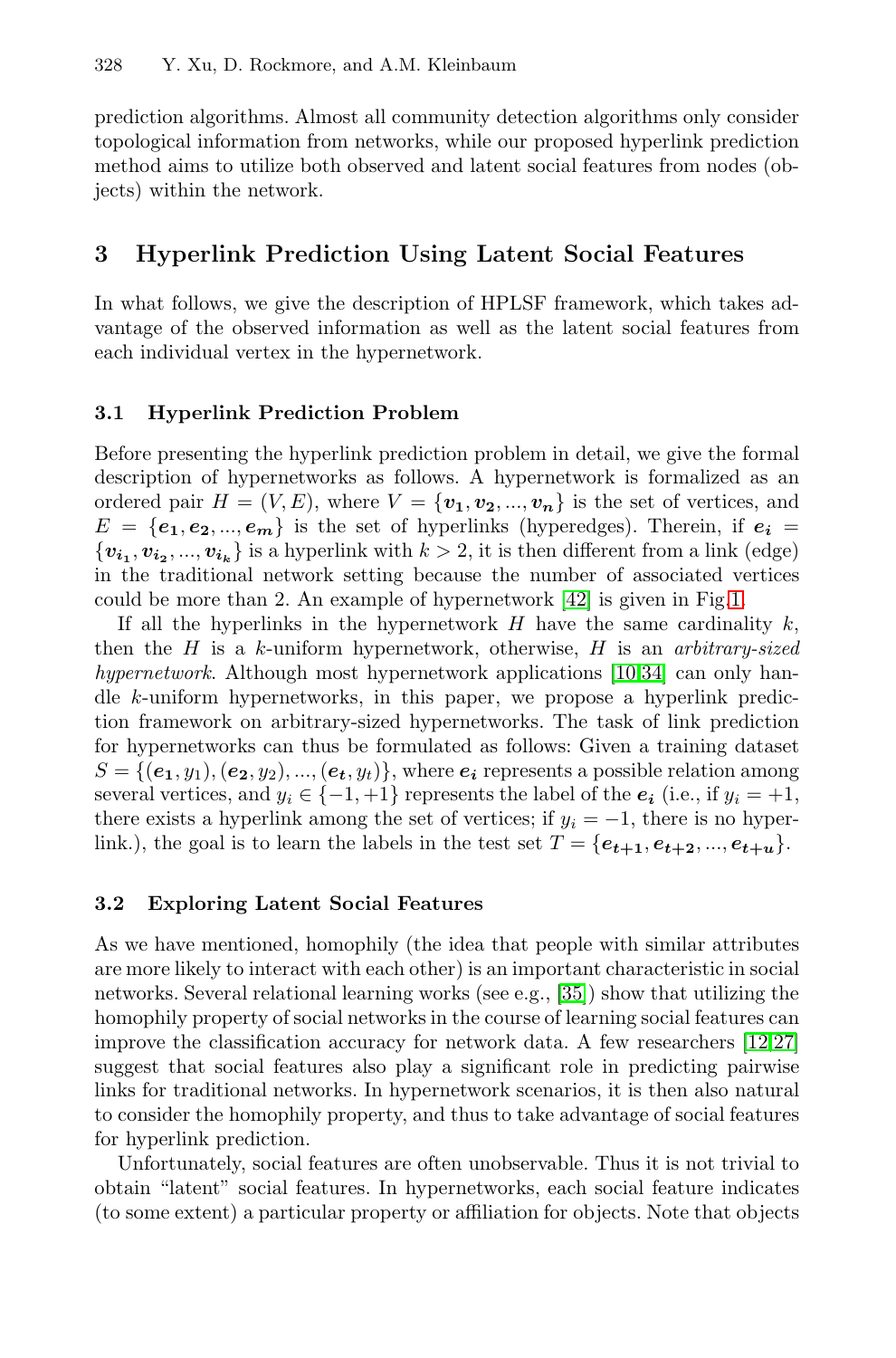

Fig. 1. An example of hypernerwork. The hypernetwork H consists of seven vertices and five hyperlinks. Specifically,  $H = (V, E)$ , where  $V = \{x_1, x_2, ... x_7\}$  and  $E = \{e_1, e_2, e_3, e_4\}$ . Each of the hyperlink could be associated with more than 2 vertices, namely,  $e_1 = \{x_1, x_2, x_3, x_4\}$ ,  $e_2 = \{x_1, x_4, x_6\}$ ,  $e_3 = \{x_4, x_5, x_7\}$ , and  $e_5 = {x_6, x_7}$ . Because the number of vertices associated with  $e_1$  is 4, we say that the cardinality of hyperlink *e***<sup>1</sup>** is equal to 4.

(vertices) sharing similar properties or affiliations in hypernetworks interact at a higher rate than dissimilar objects, and are likely to form groups with more frequent within-group interactions. This is naturally associated with graph partition [4], a basic task in graph theory [32] which focuses on clustering vertices into groups such that within-group interactions are more frequent than betweengroup interactions. In this way, the description of affiliation in each particular group is considered as one dimension of social features. Many algorithms [4,33] have been investigated for graph partition, among which clustering-based methods play an important role. Based on the intuition that objects that are similar in group affiliations are very likely to be close in a geometric representation, these clustering-based methods construct a geometric embedding to indicate group affiliations for objects. Therefore, in our work, we employ multidimensional scaling (MDS) [6], a typical geometric embedding learner to explore latent social features based on hypernetwork distance.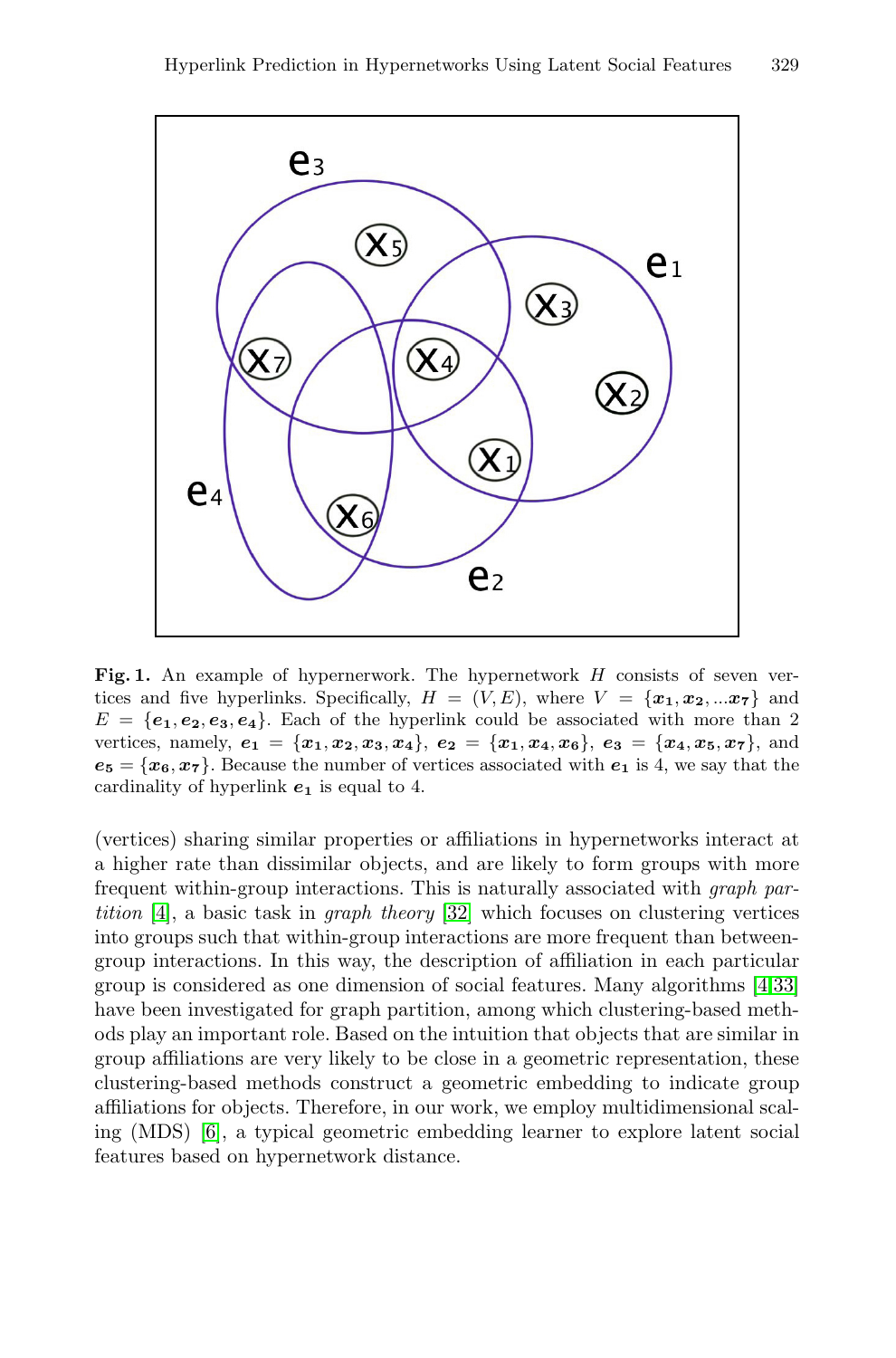Multidimensional scaling (MDS) constructs a geometric embedding (feature vector) preserving as best as possible the original distance among data (objects). Each dimension of the MDS embedding indicates the strength of a certain group affiliation [6] and can be regarded as one social feature. Specifically, for a hypernetwork with N vertices, MDS finds the embedding matrix  $\mathbf{Z} \in \mathcal{R}^{N \times p}$  (p is the dimensionality of latent features) whose row vectors are group affiliation descriptions (and thus are treated as latent social features) for the corresponding object in the network as follows,

$$
\arg\min_{\mathbf{Z}} \|D - \mathbf{Z}\mathbf{Z}^T\|_F. \tag{1}
$$

Therein,  $\lVert \cdot \rVert_F$  denotes the Frobenius norm, and D is the distance matrix obtained from the hypernetwork  $(D_{ij}$  is the length of the shortest path from vertex i to j in the hypernetwork  $H$ ).

As per [6] we can solve (1) as follows: Let  $\Sigma$  be the matrix of the eigenvectors of  $D$ , and  $\Lambda$  be a diagonal matrix with the corresponding eigenvalues. The matrix of the p top eigenvalues is denoted by  $\Lambda_p$  and the corresponding columns of  $\Sigma$  is denoted by  $\Sigma_p$ . Then we can obtain the solution of (1) by,

$$
\mathbf{Z} = \Sigma_p A_p^2 \tag{2}
$$

It deserves mentioning that when computing  $D$ , we set a shortest path maximum length of five hops in order to avoid the full  $N^2$  computation of all-shortest paths. [6] indicates that this approximation scheme can achieve close result compared with full computation.

## **3.3 Embedding Features into Uniform-Sized Space**

Most existing hypernetwork applications [42,10,34], if not all, simply assume that the cardinality of all hyperlinks in hypernetworks is uniform. Obviously this assumption does not hold under many scenarios and thus limits the application scopes of hypernetworks in real-world. In our work, to address this arbitrary-sized hyperlink cardinality challenge, we propose a feature embedding technique to map feature set from all nodes associated with one potential hyperlink into an embedding space. The dimension of the embedding space is uniform and independent of the cardinality of each particular hyperlink. Therefore, it is convenient to train classifiers under the embedded features for hyperlinks with various cardinality.

Our paper focuses on hyperlink predictions by leveraging social features, where each dimension represents one particular social affiliation for the person(node) in the hypernetwork. We aim to learn a feature embedding from the original social feature set of all persons associated with a potential hyperlink, and the mapped feature in the embedding space is supposed to reflect the discriminability of interaction strength among the group of persons. In this work, we employ *entropy impurity* to measure the similarity strength among a group of people based on the values of each dimension of their social features. If all the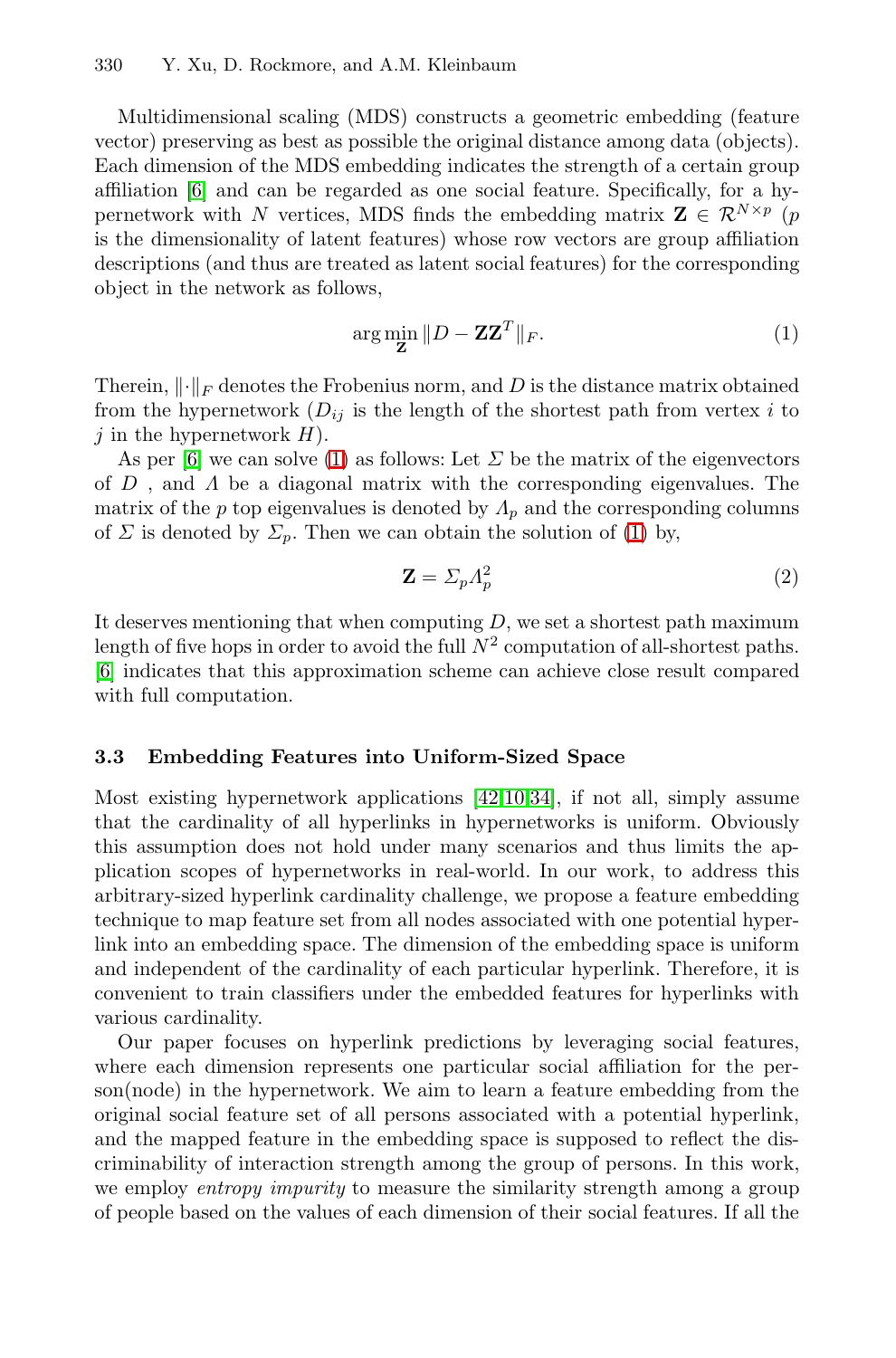group people share similar/close value over one particular social feature, it indicates that those persons are similar over the particular social characteristic and the entropy score would be small. On the contrary, if the values of the particular social feature are diverse, the similarity strength of these people are weak and the entropy score would be large.

In particular, given the social feature set  $\{z_1, z_2, ..., z_k\}$  (i.e., features calculated by Eq.(2)) from all nodes associated with one potential hyperlink ( $z_i \in \mathbb{R}^{M}$  $\mathcal{R}^{\mathcal{M}}$ ), we construct a map  $f: \mathcal{R}^{M \cdot k} \to \mathcal{R}^{M}$  as follows,

$$
f(z_1, z_2, ..., z_k) = [-\sum_{j=1}^k p(z_{j1})log p(z_{j1}), ..., -\sum_{j=1}^k p(z_{jM})log p(z_{jM})]
$$
(3)

Here,  $p(z_{ji})$  is the fraction of feature values at the  $i^{th}$  social feature that belong to category  $z_{ji}$ , and  $-\sum_{j=1}^{k} p(z_{ji})log p(z_{ji})$  is the entropy score over the total k associated people in the potential hyperlink for the  $i^{th}$  social feature.

The designed feature embedding scheme offers great flexibility. First, it can accommodate the hypernetworks with arbitrary-sized hyperlink cardinality. After feature embedding, potential hyperlink features in different dimensionality can be mapped into uniform-sized features (in  $\mathcal{R}^M$ ). Second, the embedding technique accommodates both discrete and continuous social features. When the original feature set contains a mix of discrete and continuous values, the entropy score computing scheme naturally handles both of the two types of values. [2] (For continuous values, we can use a threshold based method when calculating the entropy.)

#### **3.4 Learning with Observed and Latent Features**

HPLSF aims to conduct hyperlink prediction by leveraging not only observed features but also latent features. In this subsection, we introduce the details of learning with observed and latent features.

After obtaining the embedded latent features (via the method discussed in last subsection) and the observed features<sup>1</sup>, we predict whether a hyperlink exists among a set of vertices. The observed features and latent features are not necessarily independent of each other. Therefore, simply combining the observedfeatures-based classifier and latent-features-based classifier ignores the potential dependence between the output spaces of the two classifiers and might lead to inaccurate prediction results. Different from classic SVM addressing independent output applications [39,40,38], the structural SVM [36] was designed for learning problems involving dependent outputs. Therefore, in our work, a structural SVM based classifier is generalized to capture the potential interdependent relationship between the outputs of the two classifiers.

We assume that the observed features – metadata – are available for vertices in the network.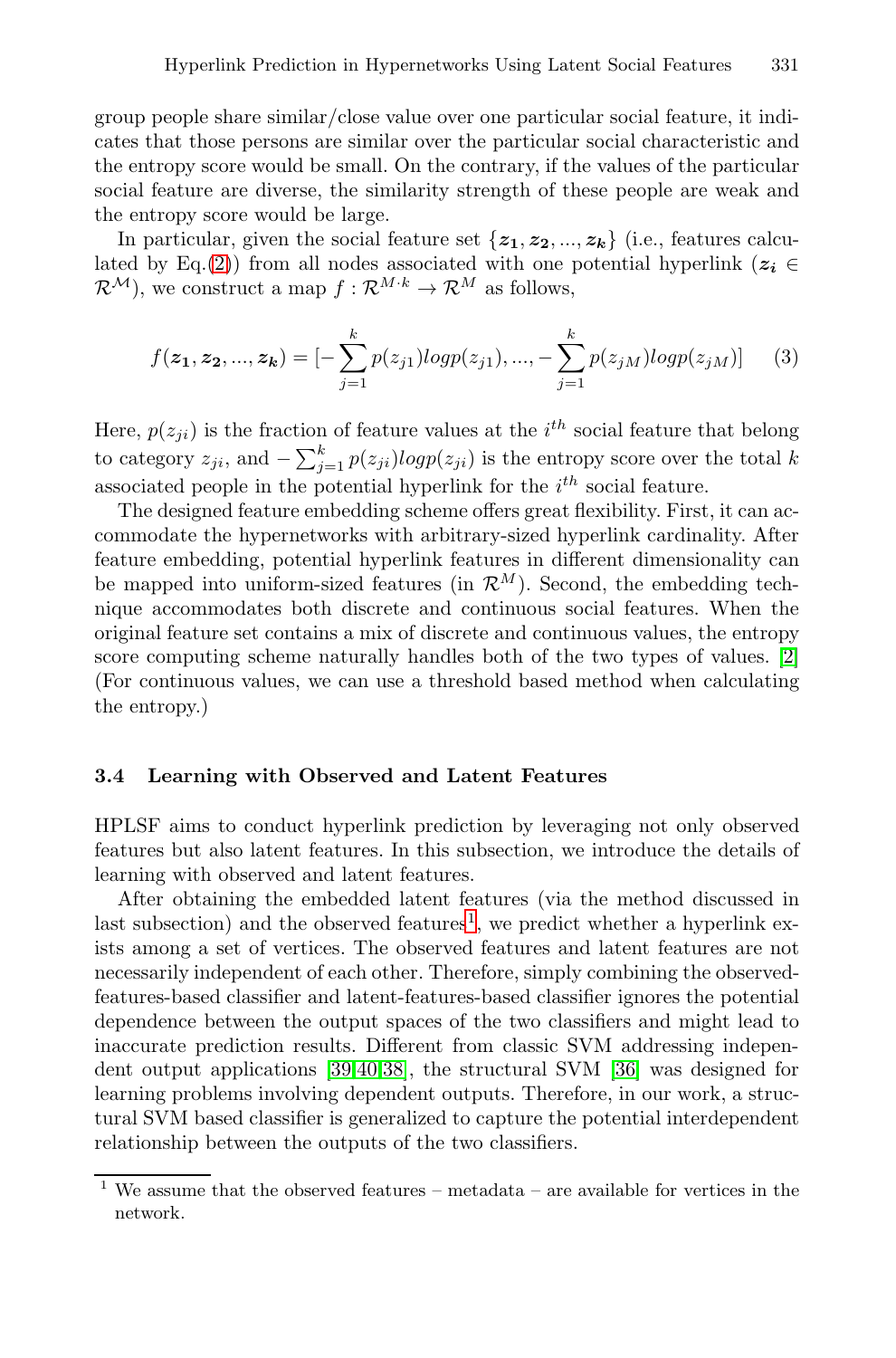Structural SVM employs margins between the true structure  $y^*$  and other possible structures *y*:

$$
\forall \mathbf{y} \in \mathcal{Y}: \ \mathbf{w}^{\top} \phi(\mathbf{x}, \mathbf{y}^{\star}) \geq \mathbf{w}^{\top} \phi(\mathbf{x}, \mathbf{y}) + \Delta(\mathbf{y}^{\star}, \mathbf{y}) - \xi \tag{4}
$$

Therein,  $\xi > 0$  is a slack variable that controls the tradeoff between satisfying the constraints and optimizing the objectives.  $\phi(x, y)$  is a joint feature map that characterizes the relation between an input *x* and an output structure *y*. The loss function  $\Delta(y^*, y)$  quantifies the loss associated with the prediction  $y^*$ when the true output is  $y$ . In structural SVM, two different structures  $(y, y^*)$ could exhibit similar accuracy, which is reflected in the margin constraint. The violation of margin constraints with high loss  $\varDelta({\bm{y}}^\star, {\bm{y}})$  should be penalized more severely than the violation involving the output value with smaller loss.

In our hypernetwork scenario, we denote *e<sup>o</sup>* as the embedded observed features of the potential hyperlink  $e$  (i.e., set of vertices), and  $e^{l}$  as the embedded latent features of the potential hyperlink *e*. Here,  $e^o = f(x_1^o, x_2^o, ..., x_k^o)$  is the embedding of observed features from each individual vertex belonging to the vertices set *e*, and  $e^{l} = f(x_1^l, x_2^l, ..., x_k^l)$  is the embedding of latent features from each individual vertex. Meanwhile, we define  $y = [y^o, y^l]$  where  $y^o$  is the output corresponding to embedded observed features  $e^{\boldsymbol{\phi}}$  and  $y^l$  is the output corresponding to embedded latent features *e<sup>l</sup>* . <sup>2</sup> We define the loss function of form

$$
\Delta(\bm{y}^{\star}, \bm{y}) = \frac{1}{2} (\bm{1}(y^{\star o} \neq y^o) + \bm{1}(y^{\star l} \neq y^l))
$$
(5)

where  $\mathbf{1}(S) = 1$  if S is true; otherwise,  $\mathbf{1}(S) = 0$ . The defined  $\Delta(\mathbf{y}^*, \mathbf{y})$  is non-negative and bounded in [0, 1]. This loss function supports flexible notions of structural correctness and has been widely used in many structural SVM work [14,24].

Thus the joint feature map for the structural SVM can be written as follows:

$$
\Phi(\mathbf{e}, \mathbf{y}) = [\phi_o(\mathbf{e}^{\mathbf{o}}, y^o), \phi_l(\mathbf{e}^{\mathbf{l}}, y^l)] \tag{6}
$$

where  $\phi_o(e^o, y^o)$  is the feature map describing the relation between observed features of a potential hyperlink and its corresponding output, and  $\phi_l(e^{\bm{l}}, y^l)$  is the feature map describing the relation between latent features and its corresponding output.

Using the joint feature map defined in  $Eq.(6)$ , the constraints for the HPLSF can be formulated as the similar form as Eq.(4). By adding the objective function which minimizes the combination of the regularization term and the penalty term for slack variables, the optimization problem can be written as follows:

$$
\min_{\mathbf{w}, \xi} \frac{1}{2} \|\mathbf{w}\|^2 + \frac{C}{N} \sum_{i=1}^N \xi_i \tag{7}
$$

$$
\forall i, \forall \mathbf{y} \in \mathcal{Y} \setminus \mathbf{y_i} : \mathbf{w}^\top \Phi(\mathbf{e_i}, \mathbf{y}) \geq \mathbf{w}^\top \Phi(\mathbf{e_i}, \mathbf{y_i}) + \Delta'(\mathbf{y}, \mathbf{y_i}) - \xi_i
$$
 (8)

<sup>&</sup>lt;sup>2</sup> In our work, for each  $e_i$ , we use 1-Nearest Neighbor Classifier (1-NNC) as the observed-features-based classifier and the latent-features-based classifier to compute  $y_i^o$  and  $y_i^l$  respectively.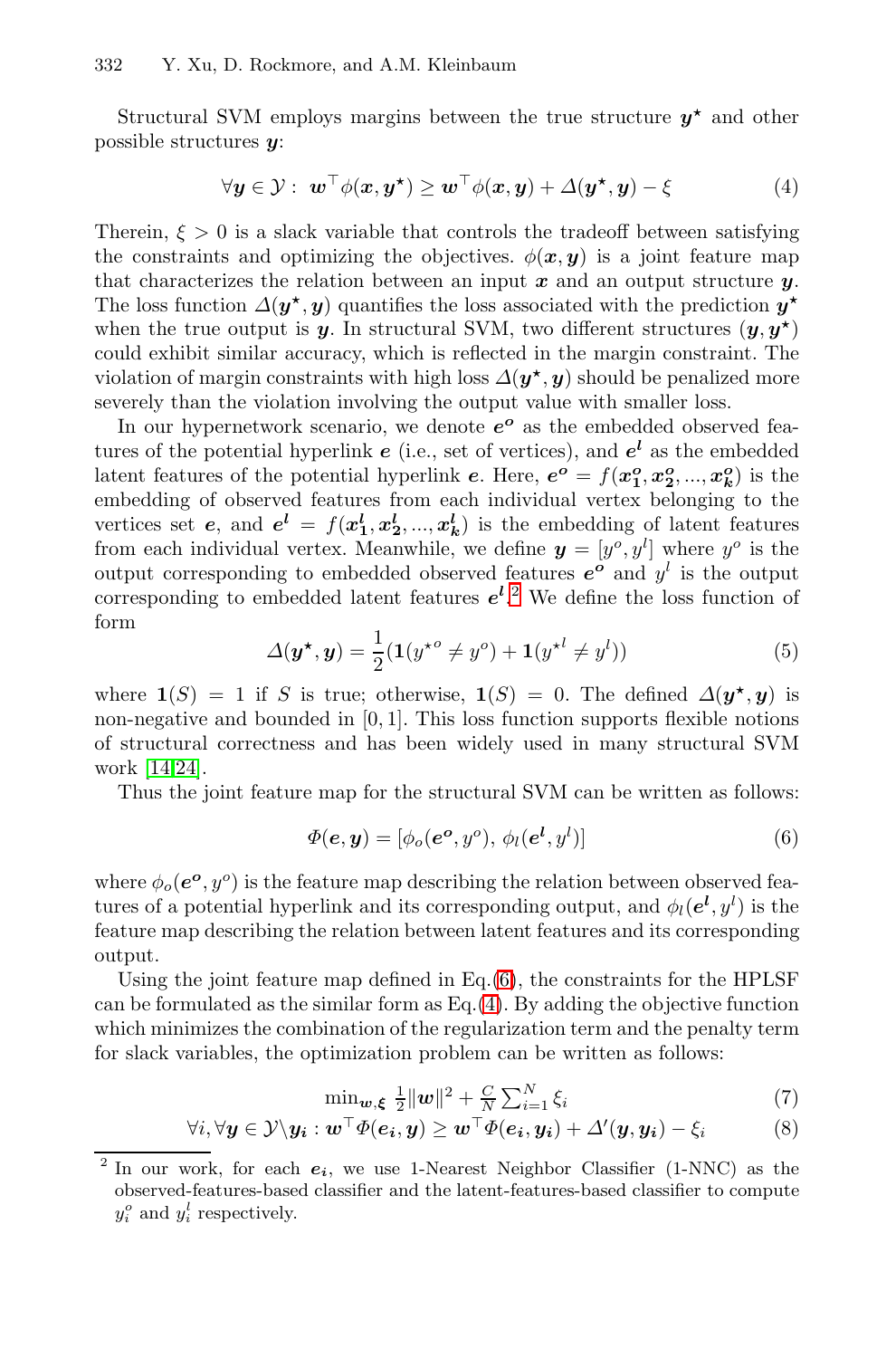where  $C$  is the parameter controlling the tradeoff between satisfying the constraints and minimizing the regularization term. In all our experiments, we set up  $C = 1$ . The optimization method discussed in [14] is employed to solve the problem (8).

## **3.5 Summary of the Proposed Algorithm**

- 1: **Input:** Hypernetwork  $H = (V, E)$ , where V is the vertex set and E is the set of hyperlinks.
- 2: Construct distance matrix D from H, where  $D_{ij}$  indicates the length of the shortest path from vertex  $i$  to  $j$  in the hypernetwork.
- 3: Calculate latent features for each object in the hypernetwork using Eq.(2).
- 4: Embed the observed feature set and the latent feature set for each hyperlink respectively using Eq.(3).
- 5: Construct the joint feature maps as Eq.(6) using embedded latent features and embedded observed features.
- 6: Solve the problem (8) via the SVM<sup>struct</sup>.

## **Algorithm 1.** Hyperlink Prediction Using Latent Social Features

In this section, we present the detailed HPLSF in Algorithm 1. First, we construct the distance matrix  $D$  whose element  $D_{ij}$  gives the length of the shortest path between two vertices in the hypernetwork. Then we apply MDS algorithm to calculate the embedding matrix, where each row vector represents the latent feature for the corresponding vertex (object). After obtaining the embedded latent features, we can use them together with the embedded observed features to construct the constraints of the optimization problem  $(8)$ . Lastly, SVM<sup>struct</sup> [14] is employed to train the classifier. Note that the proposed prediction framework can be generalized into any other type of hypernetworks although in the experiments we only evaluate it using email hypernetworks.

# **4 Experiments**

In what follows, we introduce three real-world hypernetwork datasets to evaluate the proposed HPLSF framework. The first dataset was collected in a major urban hospital over one year [7]. The second dataset was collected in a large university over 6 semesters (three years) [20,41]. The last dataset was collected from a large IT corporation over three years [18,17]. Because there is no other hyperlink prediction algorithm for hypernetworks with which we can compare our results, we compare HPLSF with three baseline methods. Ob-Model (the classifier trained using embedded observed features) is used asthe baseline to demonstrate the importance and necessity of exploring latent social features for hyperlink prediction. We also execute Ex-Model-MDS (the classifier trained using embedded latent features that are learned by the same MDS procedure as HPLSF) and Ex-Model-LFRM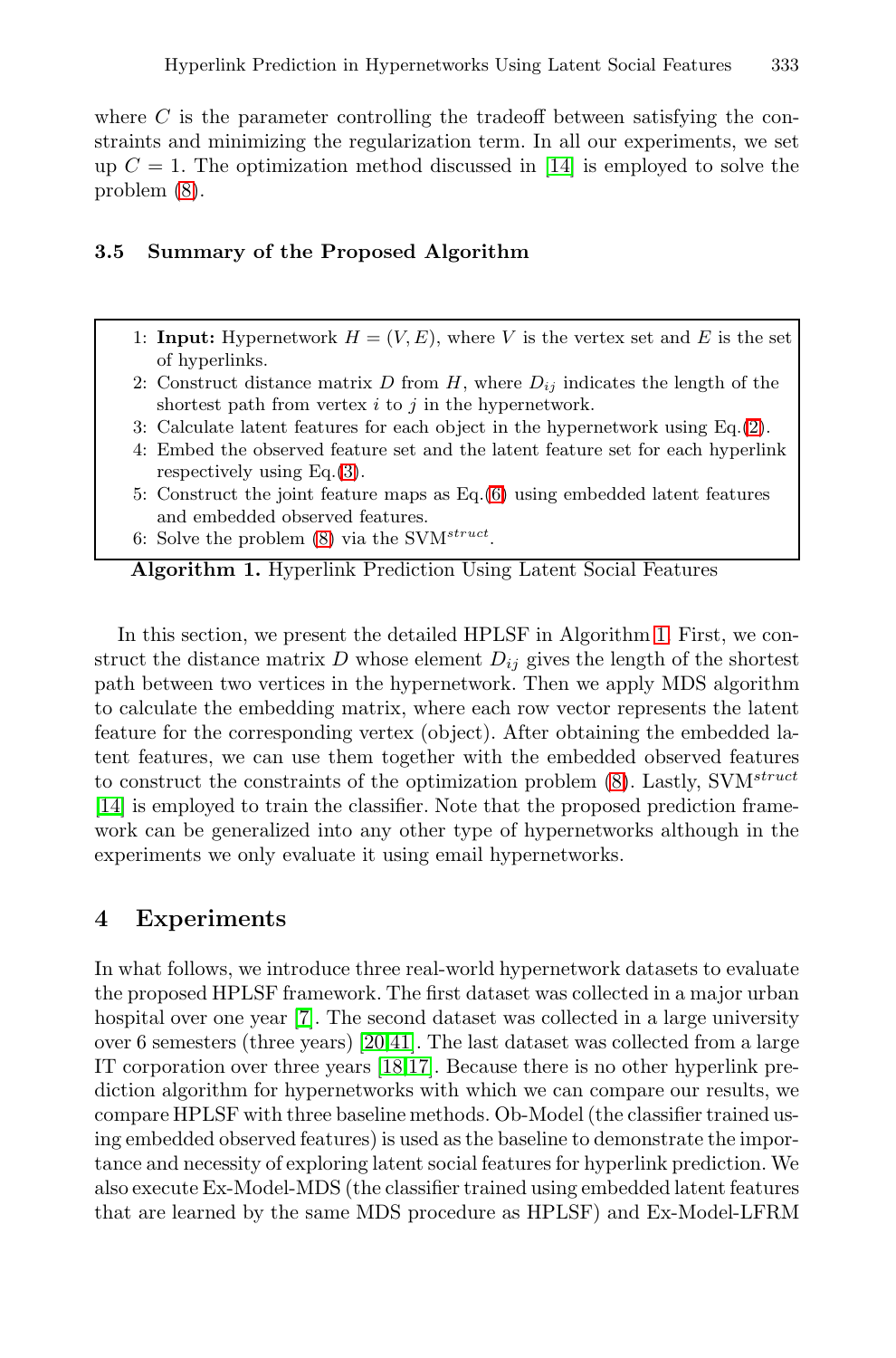| <b>Hyperlink Cardinality</b> | #Hyperlinks |
|------------------------------|-------------|
|                              | 735         |
|                              | 510         |
| 5                            | 341         |
|                              | 245         |
| Arbitrary-Sized              | 1831        |

**Table 1.** The overview of the hospital collaborative hypernetwork datasets

**Table 2.** The hyperlink prediction accuracy (%) using HPLSF and Ex-Model-LFRM under the hospital collaborative hypernetwork datasets

| Hyperlink Cardinality | <b>HPLSF</b>   | Ex-Model-LFRM  |
|-----------------------|----------------|----------------|
|                       | $90.6 \pm 0.4$ | $86.2 \pm 1.1$ |
|                       | $88.9 + 0.9$   | $81.5 + 2.3$   |
|                       | $84.3 + 2.2$   | $74.3 + 3.5$   |
|                       | $85.6 \pm 0.4$ | $73.7 \pm 0.4$ |
| Arbitrary-Sized       | $80.6 \pm 1.3$ | $71.2 + 1.8$   |

(the classifier trained using embedded latent features that are learned by the Latent Feature Relational Model (LFRM) proposed in [27]) in order to validate the effectiveness of the designed latent social feature learning scheme in HPLSF. Note that LFRM was designed to model latent features under the traditional "twovertex-link" setting. Thus in our experiments, we transform the hypernetwork into the traditional "two-vertex-link" network (linking all pairs of vertices contained in a particular hyperlink) when using LFRM.

## **4.1 Hospital Message Hypernetwork Dataset**

In this subsection, we consider HPLSF in the context of an email dataset derived from communications in an urban hospital [7]. The hypernetwork contains message communications among patients, their family members, clinicians, and researchers who work on coming up with a cure for particular diseases in the hospital. The messages are collected among 11,944 people over one year via an internal message system in the hospital. The people involved in the message system are treated as the vertex set and all persons that appear in one message are regarded as the set of vertices of a hyperlink. Most hyperlinks in the dataset has a cardinality no larger than 6. In this experiment, we respectively consider 3−cardinality, 4−cardinality, 5−cardinality, 6−cardinality, and arbitrary-sized cardinality when constructing the hypernetwork. In other word, in the k–cardinality hypernetwork, the messages containing exactly k people are considered and others are discarded, while in the arbitrary-sized cardinality hypernetwork, we consider all hyperlinks with any cardinality value. Meanwhile, we randomly sample sets of nodes to form negative hyperlinks. The detailed information about this dataset can be found in Table 1.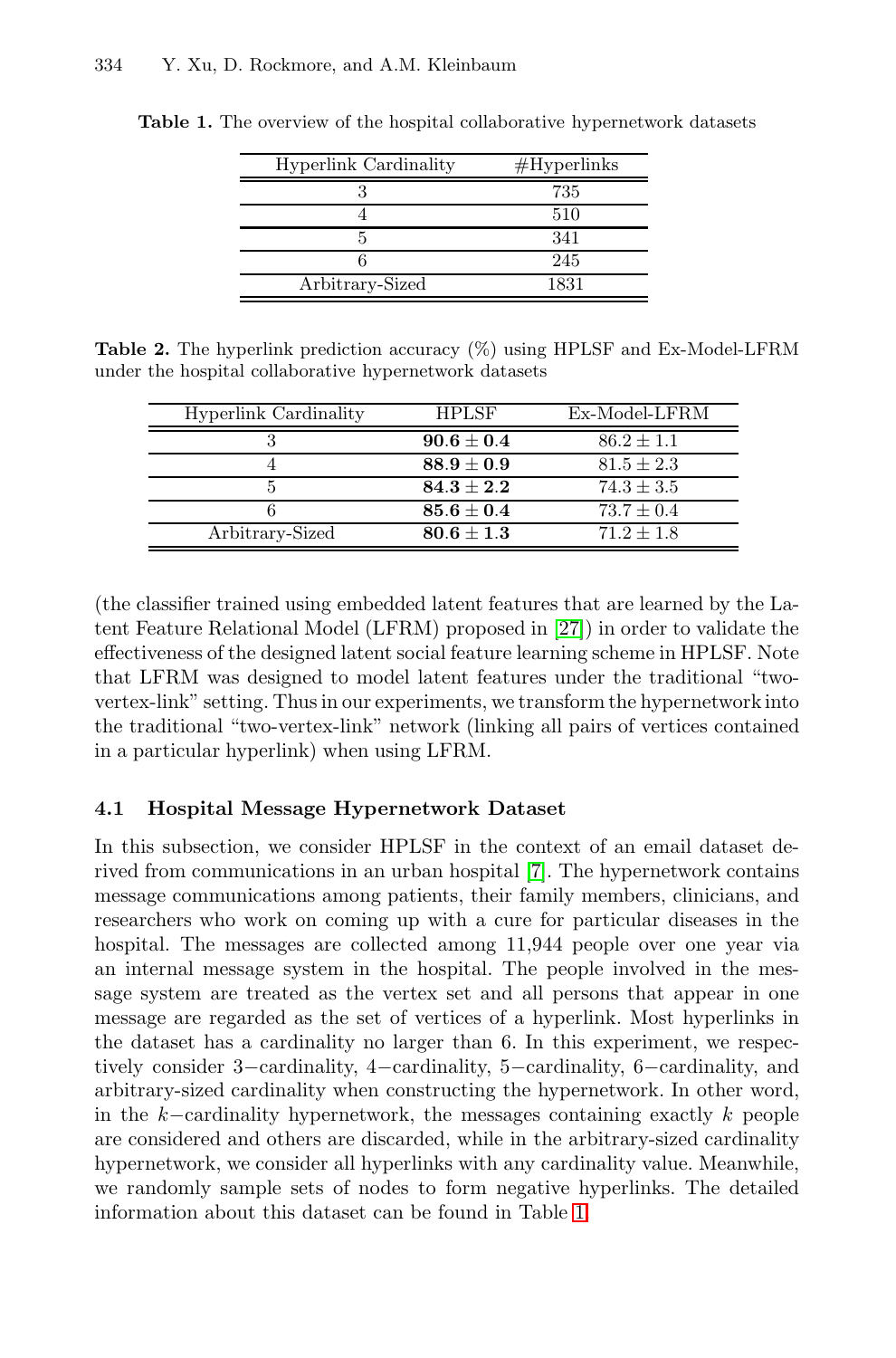Due to the strict privacy regulations in the hospital, the content of each message is discarded. Additionally, any personal information for each person (vertex) in the message system can not be accessed. Therefore, in this dataset, HPLSF only applies latent features to predict hyperlinks. (In this case, HPLSF is equivalent to Ex-Model-MDS.) To demonstrate the effectiveness of the latent feature learning of HPLSF, we execute Ex-Model-LFRM under the hospital collaborative hypernetwork dataset. In this experiment, the latent feature dimension p is determined by this: we use five times 10-fold cross validation to tune this parameter for Ex-Model-LFRM. Then for HPLSF, we use the same value of p as in Ex-Model-LFRM. After obtaining the latent features,  $\text{SVM}^{struct}$  [14] is employed for training and testing. The 10-fold cross validation scheme is used to achieve the average prediction accuracy, which is listed in Table 2.

The results in Table 2 indicates that HPLSF is able to obtain higher prediction accuracy than Ex-Model-LFRM under all the conditions. Note that as the hyperlink cardinality k increases, the difference between the accuracy of two methods grows. This fact implies that the proposed latent feature learning scheme in HPLSF outperforms LFRM [27] under the hyperlink prediction scenario. It is because that LFRM was designed for the traditional networks and may fail in modeling hyperlink relations. As for the arbitrary-sized hypernetwork, the difference between our HPLSF and the baseline is also significant. Pairwise t-tests at 95% significance level demonstrate the validity of the experiments.

#### **4.2 University Email Hypernetwork Dataset**

In what follows, we use a university email hypernetwork dataset [20,41]. The dataset contains email messages delivered to users via the university email system over six separate semesters. The email user population is a mix of students, faculty members, staff, and "affiliates" (a category including postdocs, visiting scholars, and alumni) in the university. Every email record is composed of date, time, sender, and list of recipients. Out of privacy and security concerns, the contents of email messages are discarded and the email addresses are encrypted. However, in this email system, we are allowed to access an email user table that describes the personal information of each user, namely occupation, birth, gender, home country, postal code, years at the university, academic department (for student and faculty), division (for student only), and dormitory building (for student only). Email messages from each of the six semesters are treated as a separate dataset. Each person is treated as a vertex in the hypernetwork, and all the persons that appear in one email are regarded as a set of vertices in a hyperlink. The personal information from every email user is regarded as observed features for each vertex. The average number of nodes for each dataset is 67,736, and the average number of hyperlinks is 253,469. We obtain positive data and negative data using similar scheme as last subsection. Detailed information of the six datasets is listed in Table 3.

We execute HPLSF under each of the six datasets respectively. Ob-Model, Ex-Model-MDS, and Ex-Model-LFRM are used for comparison. In Ob-Model, we use all the accessible user information as observed features. In Ex-Model-LFRM,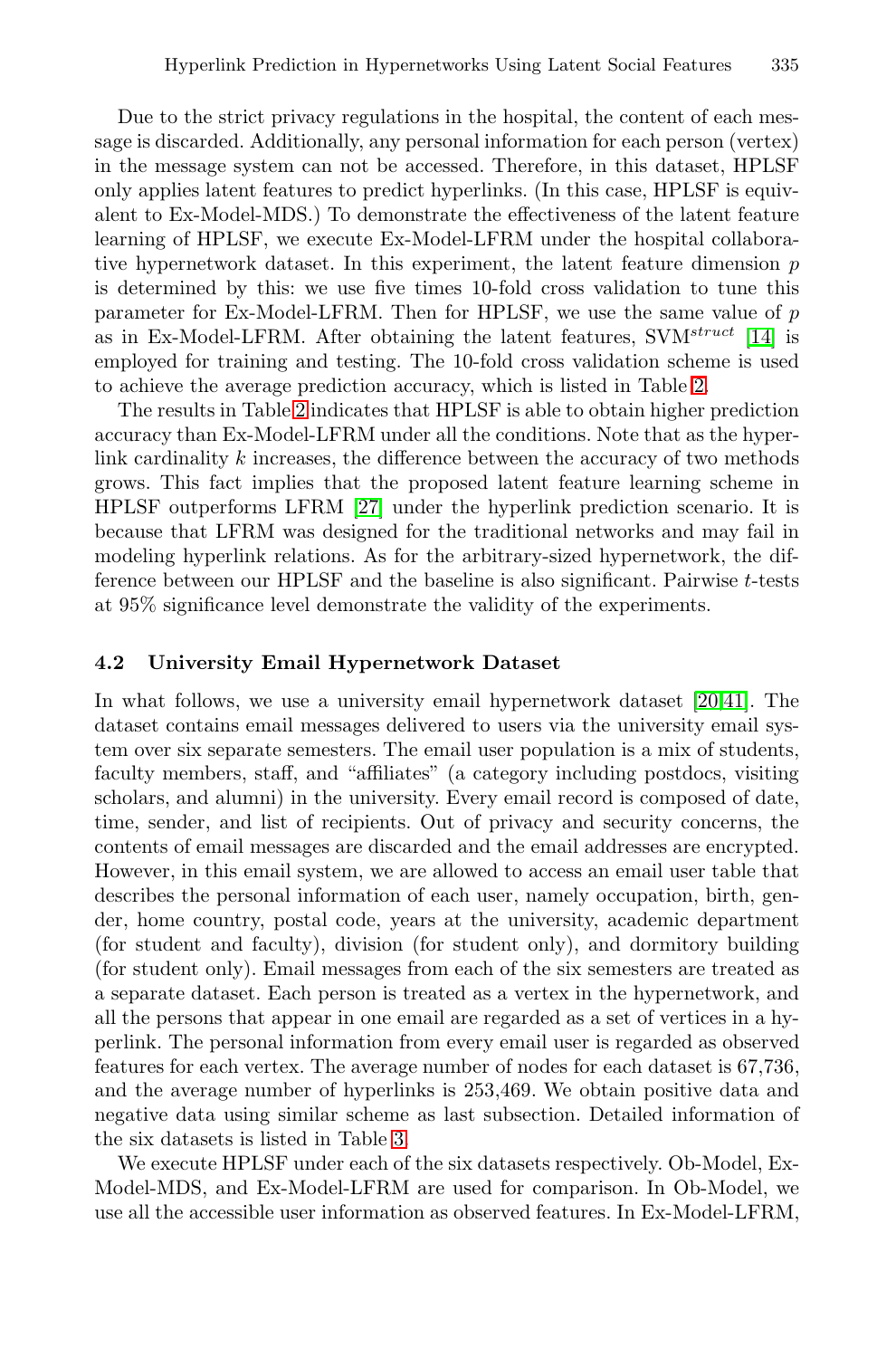| Time                  | #Vertices | #Hyperlinks |
|-----------------------|-----------|-------------|
| Semester1             | 57,328    | 340,717     |
| Semester2             | 61,451    | 248,009     |
| Semester3             | 65,946    | 131,448     |
| Semester4             | 73,040    | 458,273     |
| Semester <sub>5</sub> | 77,256    | 163,930     |
| Semester <sub>6</sub> | 71,396    | 178,435     |

**Table 3.** The overview of the university email hypernetwork datasets

**Table 4.** The hyperlink prediction accuracy (%) using HPLSF, Ob-Model, Ex-Model-MDS, and Ex-Model-LFRM under the university email hypernetwork datasets

| Time                  | <b>HPLSF</b> | Ob-Model     | Ex-Model-MDS   | Ex-Model-LFRM  |
|-----------------------|--------------|--------------|----------------|----------------|
| Semester1             | $88.7 + 0.9$ | $82.8 + 1.1$ | $79.2 \pm 1.8$ | $72.5 \pm 1.3$ |
| Semester2             | $89.4 + 0.6$ | $81.2 + 2.0$ | $78.7 + 1.0$   | $73.2 + 3.0$   |
| Semester3             | $92.4 + 1.0$ | $83.2 + 0.9$ | $83.6 + 1.4$   | $77.6 + 3.3$   |
| Semester4             | $89.7 + 1.8$ | $80.4 + 1.7$ | $74.3 + 2.2$   | $67.7 + 1.8$   |
| Semester <sub>5</sub> | $90.1 + 1.2$ | $81.3 + 1.3$ | $82.3 + 1.8$   | $79.6 + 1.1$   |
| Semester <sub>6</sub> | $87.1 + 1.2$ | $79.4 + 2.2$ | $83.0 + 1.5$   | $79.6 + 1.3$   |

variational inference is used to learn the parameter in the latent feature relational model as described in [26]. The latent feature dimension  $p$  is determined using the same scheme as last subsection. SV $M^{struct}$  [14] is applied for training and prediction. In all the methods, we employ the 10-fold cross validation scheme to achieve the average prediction accuracy and list them in Table 4. Table 4 indicates that the prediction accuracy of HPLSF outperforms all the baselines under all the datasets. HPLSF achieves significantly higher accuracy than Ob-Model, which demonstrates that exploring "latent" social features are helpful and necessary for hyperlink predictions because social features are not always observable. Meanwhile, the accuracy of Ex-Model-MDS is much higher than Ex-Model-LFRM under almost all datasets, which implies that HPLSF designs a better way to explore latent features in hypernetworks. Pairwise  $t$ -tests at  $95\%$ significance level demonstrate the validity of the experiments.

## **4.3 IT Company Email Hypernetwork Dataset**

In what follows, an email hypernetwork dataset collected from a large information technology and electronics company [18,17] is employed to evaluate the proposed HPLSF framework. The dataset contains the complete record, as drawn from the company's servers, of email communications among 30,328 employees from 2006 to 2008.The employees in the company are located in 289 different offices around 50 states in United States and collectively comprise about one quarter of the company's employee population. Each email record comprises the timestamp, sender, lists of receipients, and the size of the message. Privacy laws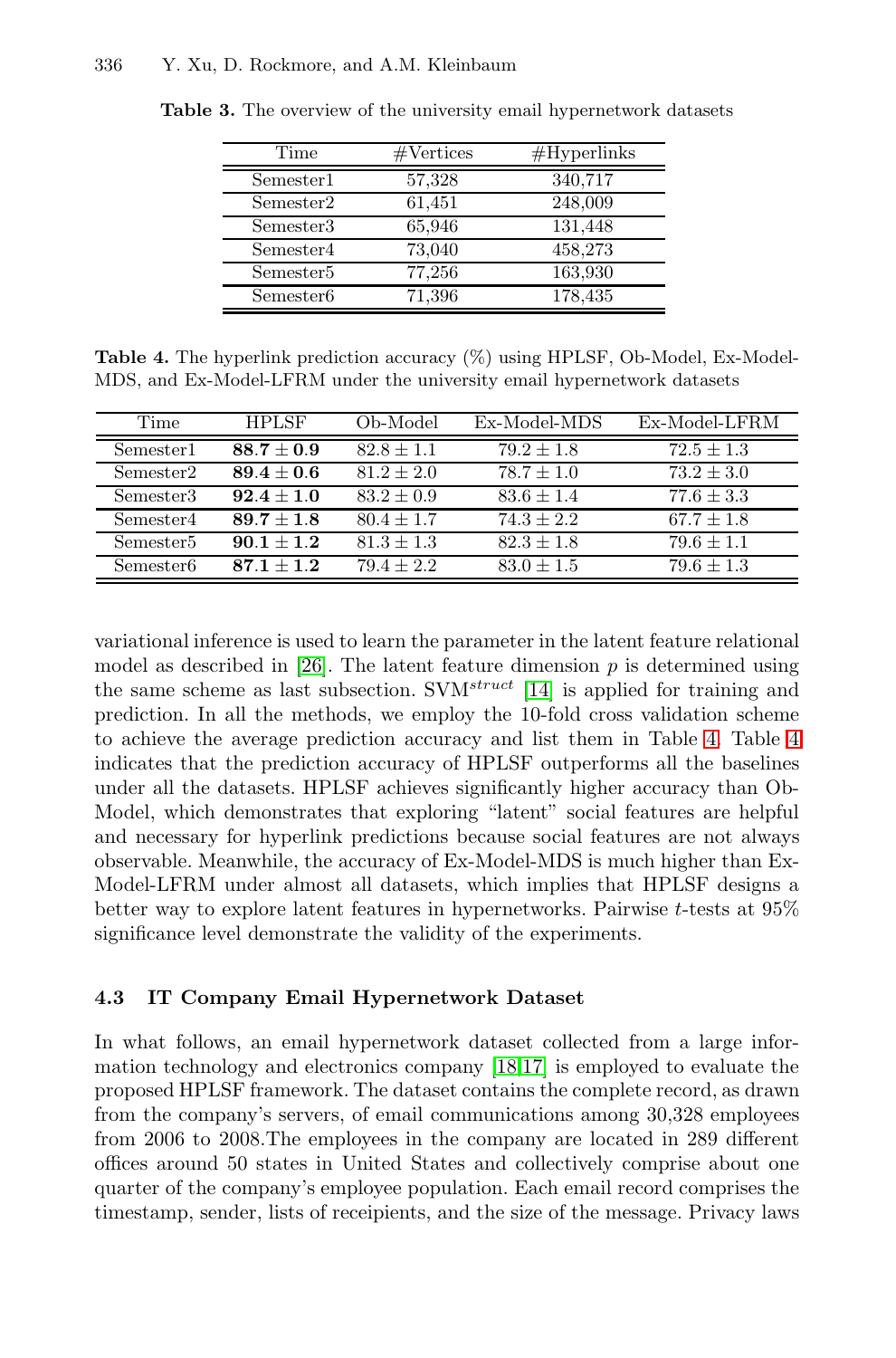and corresponding company policies preclude the collection of the content of messages. However, some personal information for each employee is accessible from the HR department of the company, namely work years in the company, employee's job function, office location code, the state of the office, and employee's group ID. Email messages from each of the three years are treated as a separate dataset. Each person is regarded as a vertex in the hypernetwork while all people appearing in one email message are regarded as vertices associated with the hyperlink. The personal information for each employee obtained from HR department is treated as observed features. Detailed information of the three datasets is shown in Table 5.

**Table 5.** The overview of the IT company email hypernetwork datasets

| 30.328<br>992,382<br>2006<br>27,134<br>1,074,507<br>2007<br>2008 | #Hyperlinks | $\#Vertices$ | Year |
|------------------------------------------------------------------|-------------|--------------|------|
|                                                                  |             |              |      |
|                                                                  |             |              |      |
|                                                                  | 473,756     | 27.134       |      |

**Table 6.** The hyperlink prediction accuracy (%) using HPLSF, Ob-Model, Ex-Model-MDS, and Ex-Model-LFRM under the IT company email hypernetwork datasets

| Year | HPLSF        | Ob-Model     | Ex-Model-MDS | Ex-Model-LFRM |
|------|--------------|--------------|--------------|---------------|
| 2006 | $87.4 + 0.8$ | $74.8 + 0.2$ | $76.5 + 2.2$ | $73.7 + 0.9$  |
| 2007 | $85.1 + 0.6$ | $81.3 + 1.3$ | $78.4 + 2.4$ | $75.3 + 2.0$  |
| 2008 | $86.7 + 1.1$ | $77.5 + 1.3$ | $81.4 + 1.7$ | $76.8 + 1.3$  |
|      |              |              |              |               |

We run HPLSF on each of the three datasets sequentially and obtain the hyperlink prediction results. To compare with the proposed algorithm, the three baselines are used as in last section. In Ob-Model, all available personal information from the HR department is used as each employee's observed features. In Ex-Model-LFRM, we still use variational inference to learn the parameter for the LFRM. For all the methods, 10-fold cross validation scheme is employed to calculate the average prediction accuracy.

The results listed in Table 6 show that the proposed HPLSF achieves higher accuracy than any other baseline methods. HPLSF performs much better than Ob-Model, establishing that "latent" social features are helpful for hyperlink predictions. Meanwhile, Ex-Model-MDS still performs better than Ex-Model-LFRM on all the three datasets, which demonstrates again that the latent feature learning scheme designed in HPLSF is better than LFRM under the hypernetwork scenario. Pairwise *t*-tests at 95% significance level demonstrate the validity of the experiments.

# **5 Conclusion**

In this paper, we propose a link prediction framework for hypernetworks, which is, to the best of our knowledge, the first hyperlink prediction work. The framework,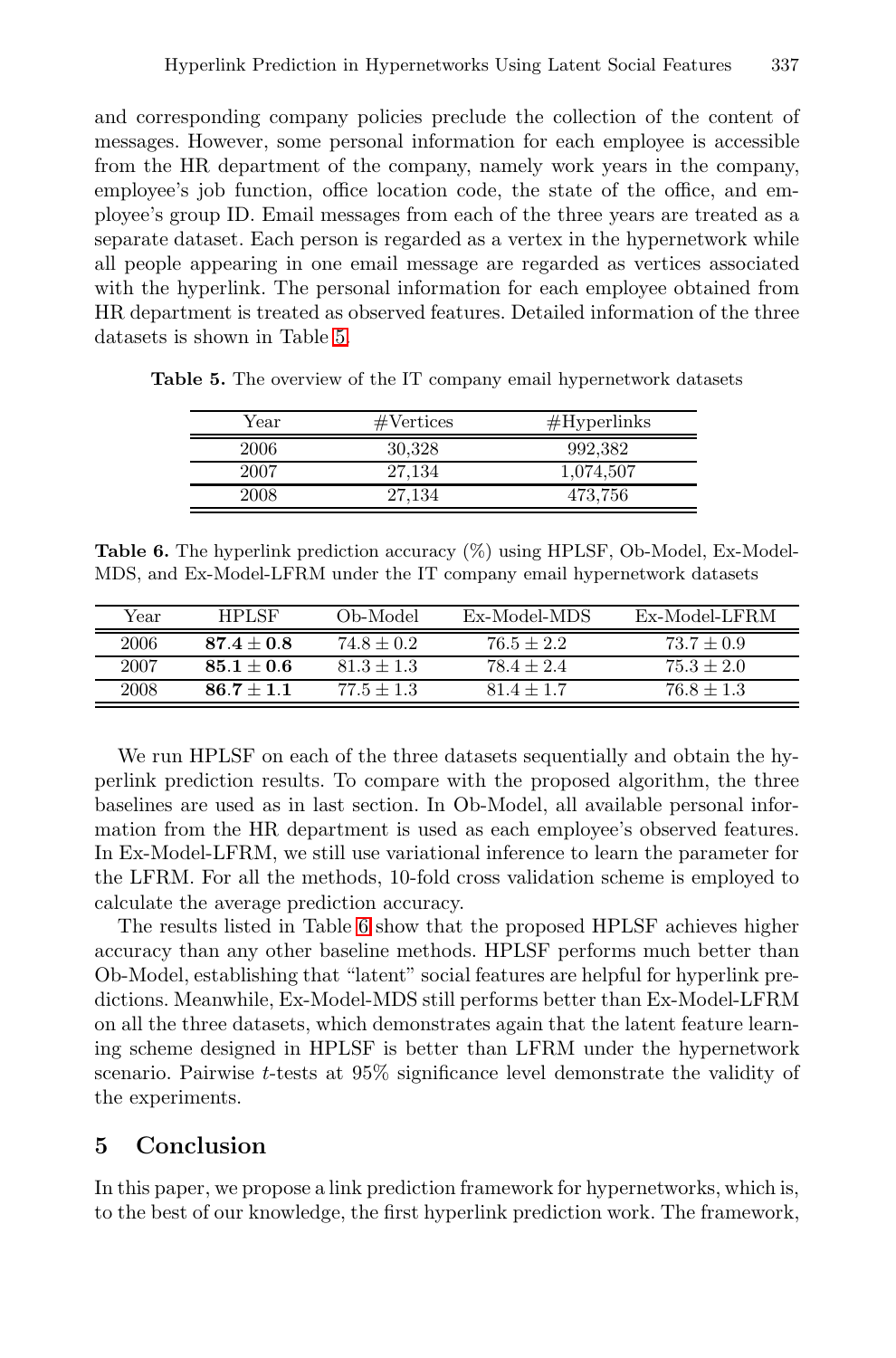named HPLSF, aims to predict whether a hyperlink exists among a set of vertices in a hypernetwork by leveraging not only observed features but also latent features. By designing a feature-embedding technique, we address the artbitrary-sized hyperlink cardinality challenge in hypernetwork setting. Because observed features and latent features are not necessarily independent of each other, we generalize a structural SVM rather than simply combining the results obtained from classifiers using each of the two types of features. The experimental results under three large email hypernetworks from diverse sources demonstrates the effectiveness of HPLSF.

# **References**

- 1. Backstrom, L., Leskovec, J.: Supervised random walks: predicting and recommending links in social networks. In: WSDM 2011 (2011)
- 2. Barros, R.C., Basgalupp, M.P., de Carvalho, A., Freitas, A.A.: A survey of evolutionary algorithms for decision-tree induction. IEEE Trans. SMC 42(3), 291–312 (2012)
- 3. Bautu, E., Kim, S., Bautu, A., Luchian, H., Zhang, B.-T.: Evolving hypernetwork models of binary time series for forecasting price movements on stock markets. In: IEEE Evolutionary Computation 2009 (2009)
- 4. Bichot, C.-E., Siarry, P.: Graph Partitioning: Optimisation and Applications. Wiley (2011)
- 5. Bonachich, P., Holdren, A., Johnston, M.: Hyper-edges and multidimensional centrality. Social Networks 26(3), 189–203 (2004)
- 6. Cox, T.F., Cox, M.A.A.: Multidimensional Scaling. Chapman and Hall (2001)
- 7. Gloor, P.A., et al.: Towards growing a coin in a medical research community. Procedia Social and Behavioral Sciences (2010)
- 8. Gao, S., Denoyer, L., Gallinari, P.: Temporal link prediction by integrating content and structure information. In: CIKM 2011 (2011)
- 9. Grangier, D., Melvin, I.: Feature set embedding for incomplete data. In: NIPS 2010 (2010)
- 10. Ha, J.-W., Eom, J.-H., Kim, S.-C., Zhang, B.-T.: Evolutionary hypernetwork models for aptamer-based cardiovascular disease diagnosis. In: GECCO 2007 (2007)
- 11. Hoff, P.D.: Modeling homophily and stochastic equivalence in relational data. In: NIPS 2007 (2007)
- 12. Hoff, P.D., Raftery, A.E., Handcock, M.S.: Latent space approaches to social network analysis. J. American Statistical Association 97, 1090–1098 (2001)
- 13. Hopcroft, J., Khan, O., Kulis, B., Selman, B.: Natural communities in large linked networks. In: SIGKDD 2003 (2003)
- 14. Joachims, T., Finley, T., Yu, C.J.: Cutting-plane training of structural svm. Machine Learning 77(1), 27–59 (2009)
- 15. Kang, F., Jin, R., Sukthankar, R.: Correlated label propagation with application to multi-label learning. In: CVPR 2006 (2006)
- 16. Kim, S., Kim, S.-J., Zhang, B.-T.: Evolving hypernetwork classifiers for microrna expression profile analysis. In: IEEE Evolutionary Computation 2007 (2007)
- 17. Kleinbaum, A.M.: Organizational misfits and the origins of brokerage in intra-firm networks. Administrative Science Quarterly 57, 407–452 (2012)
- 18. Kleinbaum, A.M., Stuart, T.E.: Inside the black box of the corporate staff: Social networks and the implementation of corporate strategy. Strategic Management Journal (2013)